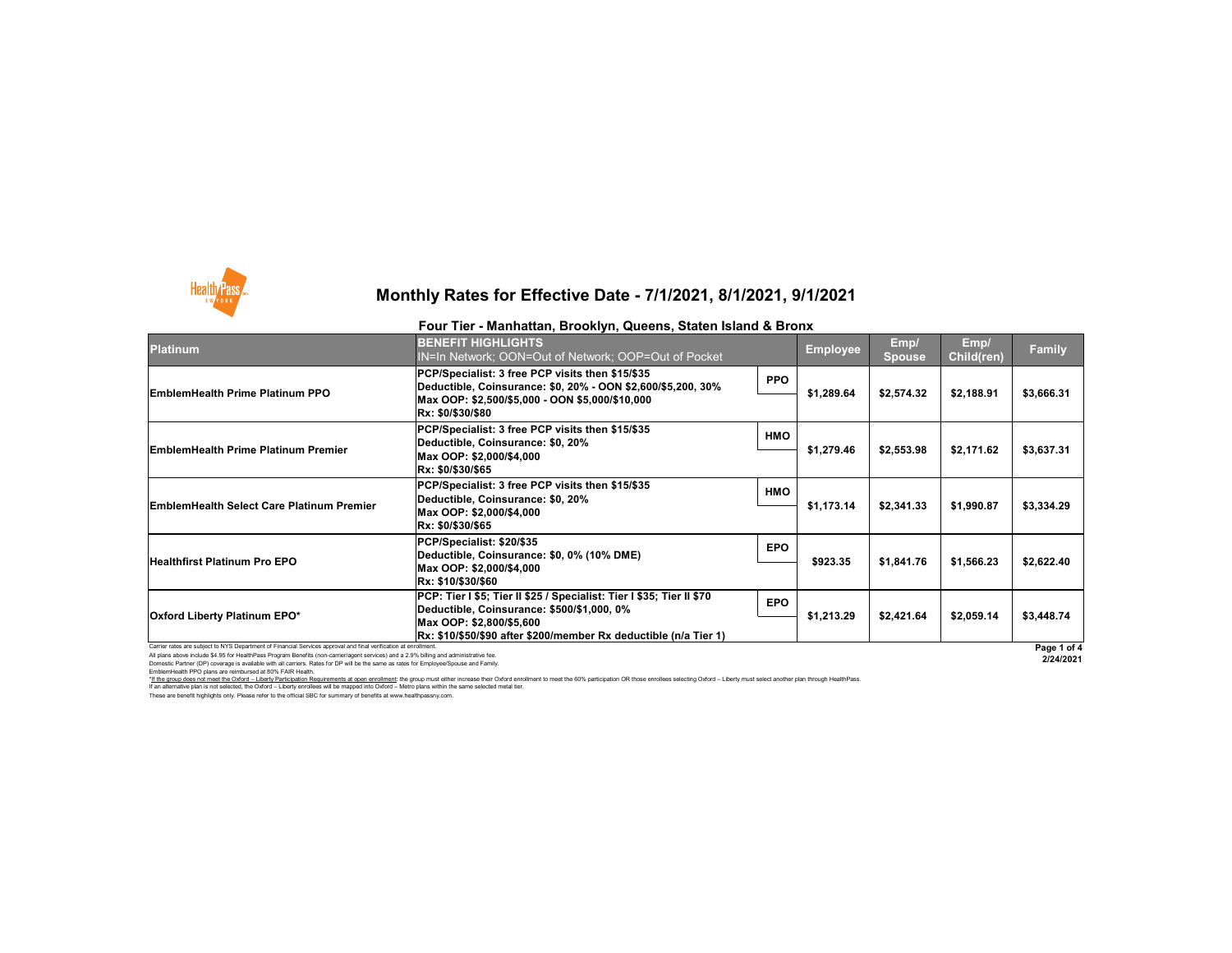Domestic Partner (DP) coverage is available with all carriers. Rates for DP will be the same as rates for Employee/Spouse and Family.



# **Monthly Rates for Effective Date - 7/1/2021, 8/1/2021, 9/1/2021**

|                                                                                                                                                                                                                                                            | Four Tier - Manhattan, Brooklyn, Queens, Staten Island & Bronx                                                               |            |            |            |            |             |
|------------------------------------------------------------------------------------------------------------------------------------------------------------------------------------------------------------------------------------------------------------|------------------------------------------------------------------------------------------------------------------------------|------------|------------|------------|------------|-------------|
| <b>Gold</b>                                                                                                                                                                                                                                                | <b>BENEFIT HIGHLIGHTS</b>                                                                                                    |            | Employee   | Emp/       | Emp/       | Family      |
|                                                                                                                                                                                                                                                            | IN=In Network; OON=Out of Network; OOP=Out of Pocket                                                                         |            |            | Spouse     | Child(ren) |             |
|                                                                                                                                                                                                                                                            | PCP/Specialist: 3 free PCP visits then \$25/\$40                                                                             | <b>PPO</b> |            |            |            |             |
| <b>EmblemHealth Prime Gold PPO</b>                                                                                                                                                                                                                         | Deductible, Coinsurance: \$1,300/\$2,600, 30% - OON \$3,500/\$7,000, 40%<br>Max OOP: \$5,500/\$11,000 - OON \$7,500/\$15,000 |            | \$1,044.17 | \$2,083.39 | \$1,771.63 | \$2,966.72  |
|                                                                                                                                                                                                                                                            | Rx: \$0/\$35/\$100                                                                                                           |            |            |            |            |             |
|                                                                                                                                                                                                                                                            | PCP/Specialist: 3 free PCP visits then \$25/\$40                                                                             |            |            |            |            |             |
|                                                                                                                                                                                                                                                            | Deductible, Coinsurance: \$450/\$900, 30%                                                                                    | <b>HMO</b> |            |            |            |             |
| <b>EmblemHealth Prime Gold Premier</b>                                                                                                                                                                                                                     | Max OOP: \$5,600/\$11,200                                                                                                    |            | \$1,043.01 | \$2,081.07 | \$1,769.65 | \$2,963.43  |
|                                                                                                                                                                                                                                                            | Rx: \$0/\$40/\$80                                                                                                            |            |            |            |            |             |
|                                                                                                                                                                                                                                                            | PCP/Specialist: Virtual \$0/n/a, Office \$40/60                                                                              | <b>EPO</b> |            |            |            |             |
| <b>EmblemHealth Prime Gold Virtual</b>                                                                                                                                                                                                                     | Deductible, Coinsurance: Virtual \$0/n/a, Office \$500/\$1,000,30%<br>Max OOP: Virtual & Office \$7,800/\$15,600             |            | \$987.54   | \$1,970.12 | \$1,675.36 | \$2,805.32  |
|                                                                                                                                                                                                                                                            | Rx: Virtual \$0/\$40/\$80, Office \$0/\$40 after Deductible/\$80 after Deductible                                            |            |            |            |            |             |
|                                                                                                                                                                                                                                                            | PCP/Specialist: 3 free PCP visits then \$25/\$40                                                                             |            |            |            |            |             |
| <b>EmblemHealth Select Care Gold Premier</b>                                                                                                                                                                                                               | Deductible, Coinsurance: \$450/\$900, 30%                                                                                    | <b>HMO</b> |            |            |            |             |
|                                                                                                                                                                                                                                                            | Max OOP: \$5,600/\$11,200                                                                                                    |            | \$956.61   | \$1,908.27 | \$1,622.77 | \$2,717.18  |
|                                                                                                                                                                                                                                                            | Rx: \$0/\$40/\$80                                                                                                            |            |            |            |            |             |
|                                                                                                                                                                                                                                                            | PCP/Specialist: 3 free PCP visits then \$25/\$40                                                                             | <b>HMO</b> |            |            |            |             |
| <b>EmblemHealth Select Care Gold Value</b>                                                                                                                                                                                                                 | Deductible, Coinsurance: \$2,300/\$4,600, 30%                                                                                |            | \$904.18   | \$1,803.43 | \$1,533.64 | \$2,567.77  |
|                                                                                                                                                                                                                                                            | Max OOP: \$5,300/\$10,600<br>Rx: \$0/\$40 after Deductible/\$80 after Deductible                                             |            |            |            |            |             |
|                                                                                                                                                                                                                                                            | PCP/Specialist: Virtual \$0/n/a, Office \$40/60                                                                              |            |            |            |            |             |
|                                                                                                                                                                                                                                                            | Deductible, Coinsurance: Virtual \$0/n/a, Office \$1,700/\$3,400,30%                                                         | <b>EPO</b> |            |            |            |             |
| <b>EmblemHealth Millennium Gold Virtual</b>                                                                                                                                                                                                                | Max OOP: Virtual & Office \$8,200/\$16,400                                                                                   |            | \$821.08   | \$1,637.20 | \$1,392.36 | \$2,330.90  |
|                                                                                                                                                                                                                                                            | Rx: Virtual \$0/\$40/\$80, Office\$0/\$40 after Deductible/\$80 after Deductible                                             |            |            |            |            |             |
|                                                                                                                                                                                                                                                            | PCP/Specialist: \$25/\$40                                                                                                    | <b>EPO</b> |            |            |            |             |
| <b>Healthfirst Gold Pro EPO</b>                                                                                                                                                                                                                            | Deductible, Coinsurance: \$0, 0% (15% DME)<br>Max OOP: \$5,250/\$10,500                                                      |            | \$786.45   | \$1,567.96 | \$1,333.51 | \$2,232.24  |
|                                                                                                                                                                                                                                                            | Rx: \$10/\$50/\$85                                                                                                           |            |            |            |            |             |
|                                                                                                                                                                                                                                                            | PCP/Specialist: \$25/\$50                                                                                                    |            |            |            |            |             |
| <b>Healthfirst Gold 25/50/0 Pro EPO</b>                                                                                                                                                                                                                    | Deductible, Coinsurance: \$0, 0% (15% DME)                                                                                   | <b>EPO</b> | \$755.19   | \$1,505.44 | \$1,280.36 | \$2,143.15  |
|                                                                                                                                                                                                                                                            | Max OOP: \$7,000/\$14,000                                                                                                    |            |            |            |            |             |
|                                                                                                                                                                                                                                                            | Rx: \$10/\$50/\$85                                                                                                           |            |            |            |            |             |
|                                                                                                                                                                                                                                                            | PCP/Specialist: \$25/\$50                                                                                                    | <b>EPO</b> |            |            |            |             |
| <b>Oscar Circle Gold 2000</b>                                                                                                                                                                                                                              | Deductible, Coinsurance: \$2,000/\$4,000, 20%                                                                                |            | \$923.85   | \$1,842.73 | \$1,567.07 | \$2,623.80  |
|                                                                                                                                                                                                                                                            | Max OOP: \$6,000/\$12,000<br>Rx: \$10/\$50 after ded/\$100 after ded (Rx ded \$150/\$300)                                    |            |            |            |            |             |
|                                                                                                                                                                                                                                                            | PCP/Specialist: \$25/\$40                                                                                                    |            |            |            |            |             |
|                                                                                                                                                                                                                                                            | Deductible, Coinsurance: \$1,250/\$2,500, 20%                                                                                | <b>EPO</b> |            |            |            |             |
| Oxford Metro Gold EPO 25/40 G                                                                                                                                                                                                                              | Max OOP: \$5,500/\$11,000                                                                                                    |            | \$893.48   | \$1,782.01 | \$1,515.45 | \$2,537.26  |
|                                                                                                                                                                                                                                                            | Rx: \$10/\$65/\$95 after \$150/member Rx deductible (n/a Tier 1)                                                             |            |            |            |            |             |
|                                                                                                                                                                                                                                                            | PCP/Specialist: \$25/\$40                                                                                                    | <b>EPO</b> |            |            |            |             |
| <b>Oxford Metro Gold EPO 25/40</b>                                                                                                                                                                                                                         | Deductible, Coinsurance: \$1,250/\$2,500, 20%                                                                                |            | \$916.65   | \$1,828.36 | \$1,554.85 | \$2,603.32  |
|                                                                                                                                                                                                                                                            | Max OOP: \$5,500/\$11,000<br>Rx: \$10/\$65/\$95 after \$150/member Rx deductible (n/a Tier 1)                                |            |            |            |            |             |
|                                                                                                                                                                                                                                                            | PCP/Specialist: \$30/\$60                                                                                                    |            |            |            |            |             |
|                                                                                                                                                                                                                                                            | Deductible, Coinsurance: \$2,000/\$4,000, 30%                                                                                | <b>EPO</b> |            |            |            |             |
| Oxford Liberty Gold EPO 30/60*                                                                                                                                                                                                                             | Max OOP: \$7,900/\$15,800                                                                                                    |            | \$990.29   | \$1,975.64 | \$1,680.04 | \$2,813.18  |
|                                                                                                                                                                                                                                                            | Rx: \$10/\$50/\$90 after \$200/member Rx deductible (n/a Tier 1)                                                             |            |            |            |            |             |
| Oxford Liberty Gold EPO 30/60 G*                                                                                                                                                                                                                           | PCP/Specialist: \$30/\$60                                                                                                    | <b>EPO</b> |            |            |            |             |
|                                                                                                                                                                                                                                                            | Deductible, Coinsurance: \$1,250/\$2,500, 0%<br>Max OOP: \$5,900/\$11,800                                                    |            | \$1,048.27 | \$2,091.61 | \$1,778.61 | \$2,978.44  |
|                                                                                                                                                                                                                                                            | Rx: \$10/\$50/\$90 after \$200/member Rx deductible (n/a Tier 1)                                                             |            |            |            |            |             |
|                                                                                                                                                                                                                                                            | PCP/Specialist: \$25/\$50                                                                                                    |            |            |            |            |             |
|                                                                                                                                                                                                                                                            | Deductible, Coinsurance: \$0, 0%                                                                                             | <b>EPO</b> | \$1,137.61 | \$2,270.27 | \$1,930.47 | \$3,233.03  |
| Oxford Liberty Gold EPO 25/50 ZD*                                                                                                                                                                                                                          | Max OOP: \$5,500/\$11,000                                                                                                    |            |            |            |            |             |
|                                                                                                                                                                                                                                                            | Rx: \$10/\$50/\$90 after \$200/member Rx deductible (n/a Tier 1)                                                             |            |            |            |            |             |
|                                                                                                                                                                                                                                                            | PCP/Specialist: Deductible then 10% coins                                                                                    | <b>EPO</b> |            |            |            |             |
| Oxford Liberty Gold HSA 1500 Motion*                                                                                                                                                                                                                       | Deductible, Coinsurance: \$1,500/\$3,000, 10%<br>Max OOP: \$5,000/\$10,000                                                   |            | \$1,008.67 | \$2,012.38 | \$1,711.27 | \$2,865.54  |
|                                                                                                                                                                                                                                                            | Rx: Deductible then \$10/\$50/\$90                                                                                           |            |            |            |            |             |
| Carrier rates are subject to NYS Department of Financial Services approval and final verification at enrollment.<br>All plans above include \$4.95 for HealthPass Program Benefits (non-carrier/agent services) and a 2.9% billing and administrative fee. |                                                                                                                              |            |            |            |            | Page 2 of 4 |
| Domestic Partner (DP) coverage is available with all carriers. Rates for DP will be the same as rates for Employee/Spouse and Family                                                                                                                       |                                                                                                                              |            |            |            |            | 2/24/2021   |

EmblemHealth PPO plans are reimbursed at 80% FAIR Health. I hese are benefit highlights only. Please refer to the official SBC for summary of benefits at www.healthpassny.com. \*<u>If the group does not meet the Oxford – Liberty Participation Requirements at open enrollment</u>: the group must either increase their Oxford enrollment to meet the 60% participation OR those enrollees selecting Oxford – L If an alternative plan is not selected, the Oxford – Liberty enrollees will be mapped into Oxford – Metro plans within the same selected metal tier.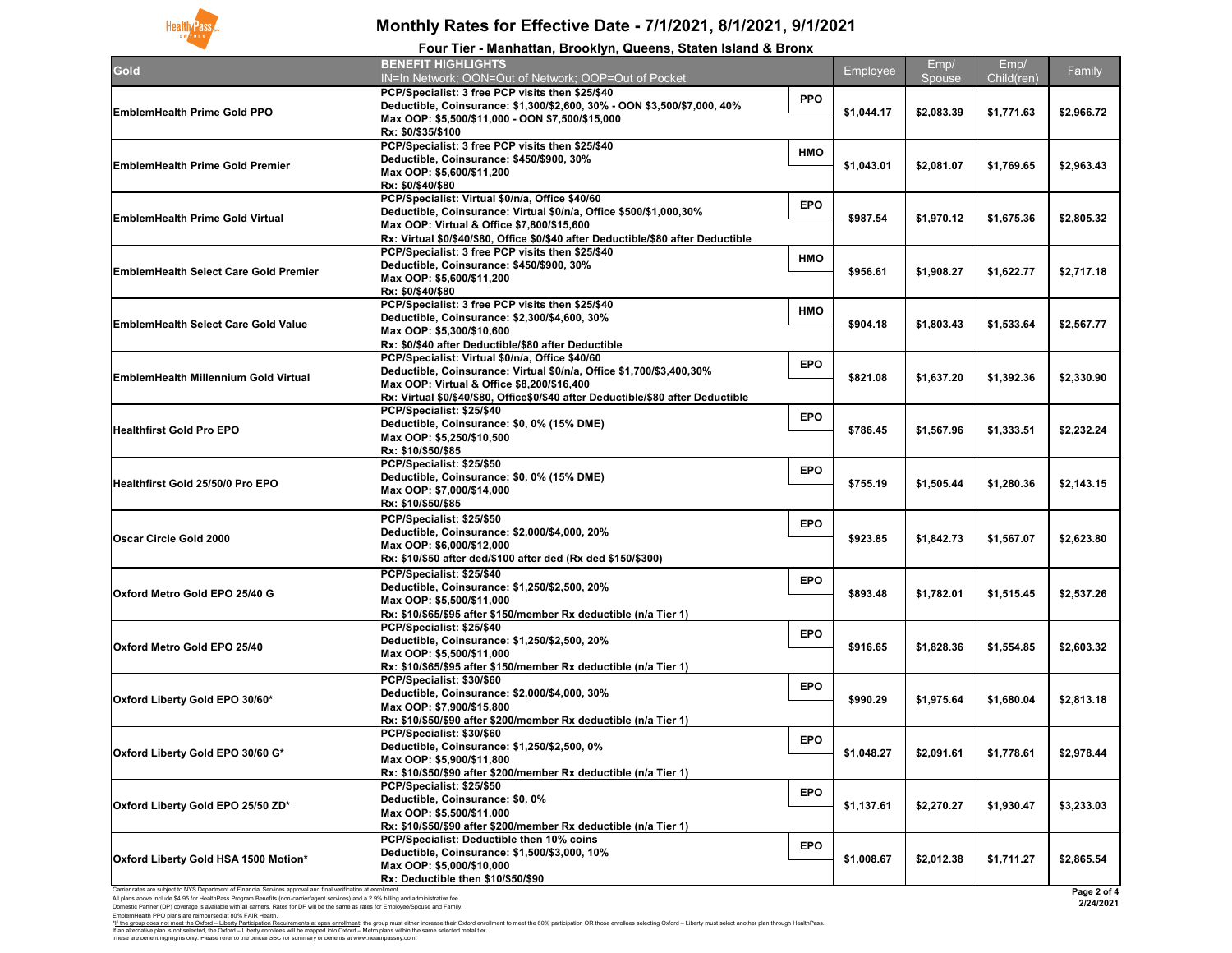Domestic Partner (DP) coverage is available with all carriers. Rates for DP will be the same as rates for Employee/Spouse and Family. EmblemHealth PPO plans are reimbursed at 80% FAIR Health.

|                                                                                                                                                                                                                                                            | FOUI TIEI - Mannauan, Drooklyn, Queens, Staten Island & Dronx                                                                                                                                |            |                 |                       |                    |                                  |
|------------------------------------------------------------------------------------------------------------------------------------------------------------------------------------------------------------------------------------------------------------|----------------------------------------------------------------------------------------------------------------------------------------------------------------------------------------------|------------|-----------------|-----------------------|--------------------|----------------------------------|
| Silver                                                                                                                                                                                                                                                     | <b>BENEFIT HIGHLIGHTS</b><br>IN=In Network; OON=Out of Network; OOP=Out of Pocket                                                                                                            |            | <b>Employee</b> | Emp/<br><b>Spouse</b> | Emp/<br>Child(ren) | <b>Family</b>                    |
| <b>EmblemHealth Prime Silver Premier</b>                                                                                                                                                                                                                   | PCP/Specialist: 3 free PCP visits then \$35/\$65<br>Deductible, Coinsurance: \$3,600/\$7,200, 40%<br>Max OOP: \$7,800/\$15,600<br> Rx: \$0/\$40/\$80                                         | <b>HMO</b> | \$897.73        | \$1,790.52            | \$1,522.68         | \$2,549.38                       |
| <b>EmblemHealth Select Care Silver Premier</b>                                                                                                                                                                                                             | PCP/Specialist: 3 free PCP visits then \$35/\$65<br>Deductible, Coinsurance: \$3,600/\$7,200, 40%<br>Max OOP: \$7,800/\$15,600 <br>Rx: \$0/\$40/\$80                                         | <b>HMO</b> | \$823.87        | \$1,642.80            | \$1,397.13         | \$2,338.88                       |
| EmblemHealth Select Care Silver Value                                                                                                                                                                                                                      | PCP/Specialist: 3 free PCP visits then \$10/\$55<br>Deductible, Coinsurance: \$6,700/\$13,400, 0%<br>Max OOP: \$6,700/\$13,400<br> Rx: \$0/\$0 after Deductible/\$0 after Deductible_        | <b>HMO</b> | \$797.07        | \$1,589.21            | \$1,351.57         | \$2,262.50                       |
| <b>EmblemHealth Millennium Silver Value G</b>                                                                                                                                                                                                              | PCP/Specialist: 3 free PCP visits then \$10/\$55<br>Deductible, Coinsurance: \$6,700/\$13,400, 0%<br>Max OOP: \$6,700/\$13,400<br>Rx: \$0/\$0 after Deductible/\$0 after Deductible          | <b>HMO</b> | \$746.05        | \$1,487.14            | \$1,264.81         | \$2,117.07                       |
| <b>EmblemHealth Prime Silver HSA</b>                                                                                                                                                                                                                       | PCP/Specialist: Deductible then \$30/\$50 copay<br>Deductible, Coinsurance: \$3,000/\$6,000, 40%<br>Max OOP: \$6,000/\$12,000<br>Rx: Deductible then \$15/\$45/\$80∣                         | <b>HMO</b> | \$860.78        | \$1,716.62            | \$1,459.86         | \$2,444.07                       |
| <b>Healthfirst Silver Pro EPO</b>                                                                                                                                                                                                                          | PCP/Specialist: \$35/\$70 <br>Deductible, Coinsurance: \$4,300/\$8,600, 40%<br>Max OOP: \$8,150/\$16,300<br> Rx: \$20/\$60/\$110                                                             | <b>EPO</b> | \$676.48        | \$1,348.00            | \$1,146.54         | \$1,918.80                       |
| Healthfirst Silver 40/75/4700 Pro EPO                                                                                                                                                                                                                      | PCP/Specialist: \$40/\$75<br>Deductible, Coinsurance: \$4,700/\$9,400, 45%<br>Max OOP: \$7,900/\$15,800 <br>Rx: \$20/\$60/\$110                                                              | <b>EPO</b> | \$658.33        | \$1,311.72            | \$1,115.70         | \$1,867.09                       |
| <b>Oscar Circle Silver 5000</b>                                                                                                                                                                                                                            | PCP/Specialist: \$40/\$75<br>Deductible, Coinsurance: \$5,000/\$10,000, 50%<br>Max OOP: \$8,550/\$17,100<br>$\mathsf{Rx}\text{: }\$10\mathsf{/Deductible}$ then 50%/Deductible then 50%      | <b>EPO</b> | \$757.98        | \$1,511.01            | \$1,285.11         | \$2,151.10                       |
| Oxford Metro Silver EPO 30/80 G                                                                                                                                                                                                                            | PCP/Specialist: \$30/\$80<br>Deductible, Coinsurance: \$3,500/\$7,000, 30%<br>Max OOP: \$8,550/\$17,100<br> Rx: \$10/\$65/\$95 after \$150/member Rx deductible (n/a Tier 1)                 | <b>EPO</b> | \$733.56        | \$1,462.18            | \$1,243.60         | \$2,081.49                       |
| <b>Oxford Metro Silver EPO 50/100 ZD</b>                                                                                                                                                                                                                   | PCP/Specialist: \$50/\$100<br>Deductible, Coinsurance: \$0, 0%<br>Max OOP: \$8,550/\$17,100<br> Rx: \$10/\$65/\$95                             after \$150/member Rx deductible (n/a Tier 1) | <b>EPO</b> | \$857.85        | \$1,710.73            | \$1,454.87         | \$2,435.69                       |
| Oxford Liberty Silver EPO 25/50 G*                                                                                                                                                                                                                         | PCP/Specialist: \$25/\$50<br>Deductible, Coinsurance: \$4,500/\$9,000, 50%<br>Max OOP: \$8,550/\$17,100<br> Rx: \$10/\$50/\$90 after \$200/member Rx deductible (n/a Tier 1)_                | <b>EPO</b> | \$850.24        | \$1,695.54            | \$1,441.95         | \$2,414.03                       |
| <b>Oxford Liberty Silver EPO 40/70*</b>                                                                                                                                                                                                                    | PCP/Specialist: \$40/\$70 <br>Deductible, Coinsurance: \$3,000/\$6,000, 35%<br>Max OOP: \$8,550/\$17,100<br>Rx: \$10/\$50/\$90 after \$200/member Rx deductible (n/a Tier 1)                 | <b>EPO</b> | \$876.38        | \$1,747.80            | \$1,486.38         | \$2,488.51                       |
| Oxford Liberty Silver EPO 50/100 ZD*                                                                                                                                                                                                                       | PCP/Specialist: \$50/\$100<br>Deductible, Coinsurance: \$0, 0%<br>Max OOP: \$8,550/\$17,100<br>Rx: \$10/\$65/\$95 after \$150/member Rx deductible (n/a Tier 1)                              | <b>EPO</b> | \$993.06        | \$1,981.17            | \$1,684.74         | \$2,821.06                       |
| <b>Oxford Liberty Silver HSA 4000 Motion*</b>                                                                                                                                                                                                              | <b>PCP/Specialist: Deductible then 20% coins</b><br>Deductible, Coinsurance: \$4,000/\$8,000, 20%<br>Max OOP: \$6,650/\$13,300<br><b>Rx: Deductible then \$10/\$50/\$90</b>                  | <b>EPO</b> | \$813.75        | \$1,622.55            | \$1,379.91         | \$2,310.03                       |
| Carrier rates are subject to NYS Department of Financial Services approval and final verification at enrollment.<br>All plans above include \$4.95 for HealthPass Program Benefits (non-carrier/agent services) and a 2.9% billing and administrative fee. |                                                                                                                                                                                              |            |                 |                       |                    | Page 3 of 4<br><b>OIO AIOOOA</b> |

These are benefit highlights only. Please refer to the official SBC for summary of benefits at www.healthpassny.com. \*<u>If the group does not meet the Oxford – Liberty Participation Requirements at open enrollment</u>: the group must either increase their Oxford enrollment to meet the 60% participation OR those enrollees selecting Oxford – L If an alternative plan is not selected, the Oxford – Liberty enrollees will be mapped into Oxford – Metro plans within the same selected metal tier.



## **Monthly Rates for Effective Date - 7/1/2021, 8/1/2021, 9/1/2021**

## **Four Tier - Manhattan, Brooklyn, Queens, Staten Island & Bronx**